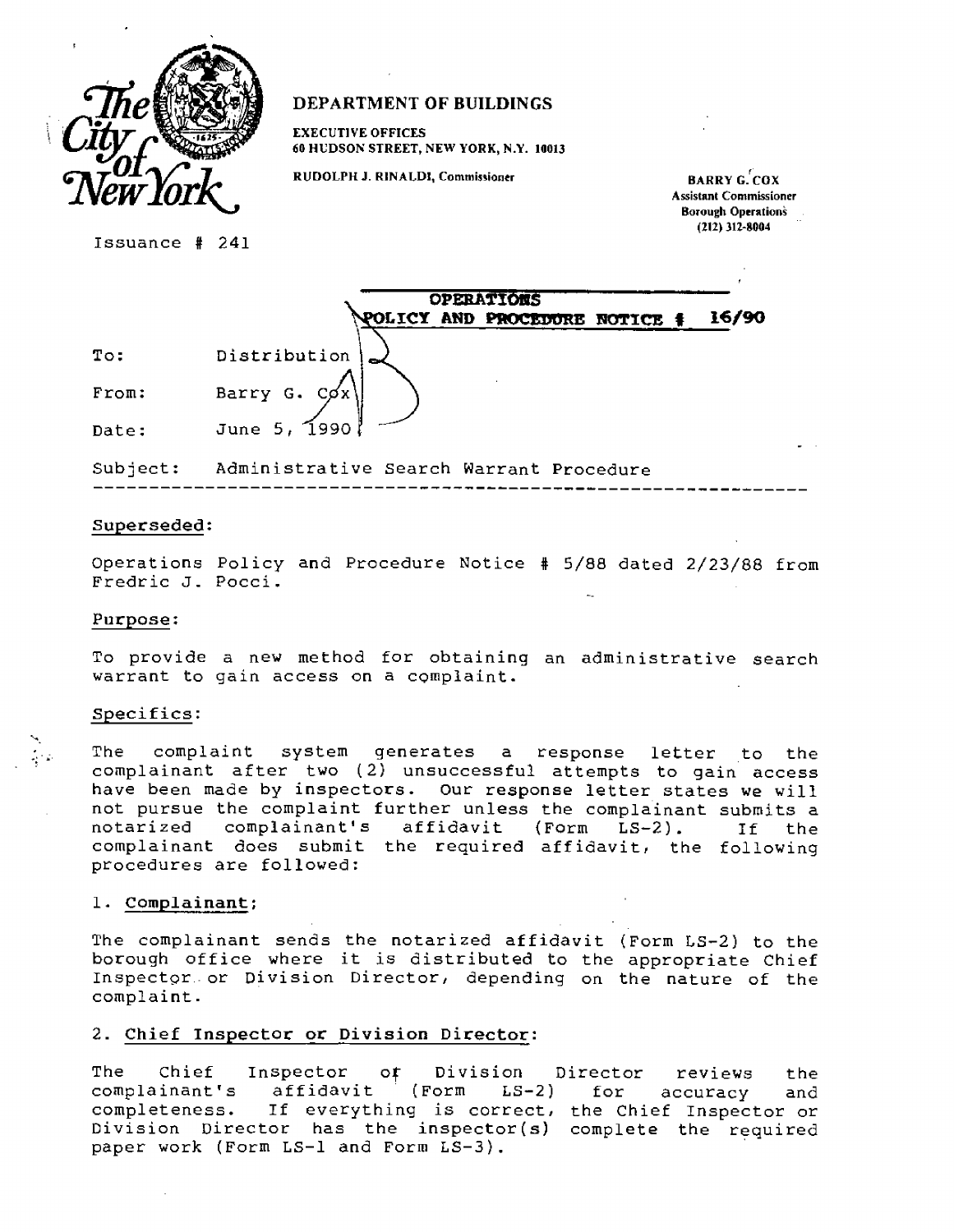## **. Inspector:**

The Inspector(s) who completed the two (2) "no access" inspections completes the Inspector's Affidavit (Form LS-3), and has it notarized. This form verifies that they were unable to gain access to the premises.

The inspector then completes the information requested on Form LS-1 and signs the form.

### **4. Chief Inspector or Division Director:**

**The Chief or Director signs Form LS-1 and attaches the Complainant's Affidavit, Inspector's Affidavit and any other relevant documentation and sends it to the Assistant Commissioner of Operations.** 

#### **5. Assistant Commissioner Operations:**

**The Assistant** Commissioner of Operations reviews the request **to make sure it is complete. If the request is complete,** the Assistant Commissioner of Operations records it in a log. The approved-as-complete request is then forwarded to the General Counsel's Office.

#### **6. General Counsel**

The Department of Buildings General Counsel reviews the documents to determine if the allegations are legally sufficient. If the allegations are determined to be legally sufficient, the search warrant request is forwarded to the Law Department.

#### **7. Law Department:**

The Law Department reviews the request. If it is determined to be legally sufficient, the case is presented to the court. Once the warrant is obtained, the Law Department and the complainant inspector (the inspector who signed the LS-3 form) arrange for a police officer to accompany the inspector to the subject premises to execute the warrant. The Law Department then files the warrant as required by the particular court. At the same time the Law Department sends copies of all documents to the Chief Inspector or Division Director.

### **8. Chief Inspector or Division Director:**

The Chief Inspector or Division Director arranges for a Police Officer to. assist the Law Department as needed in the execution of the search warrant. A report of the inspection results is sent to the Assistant Commissioner of Operations for completion of the log.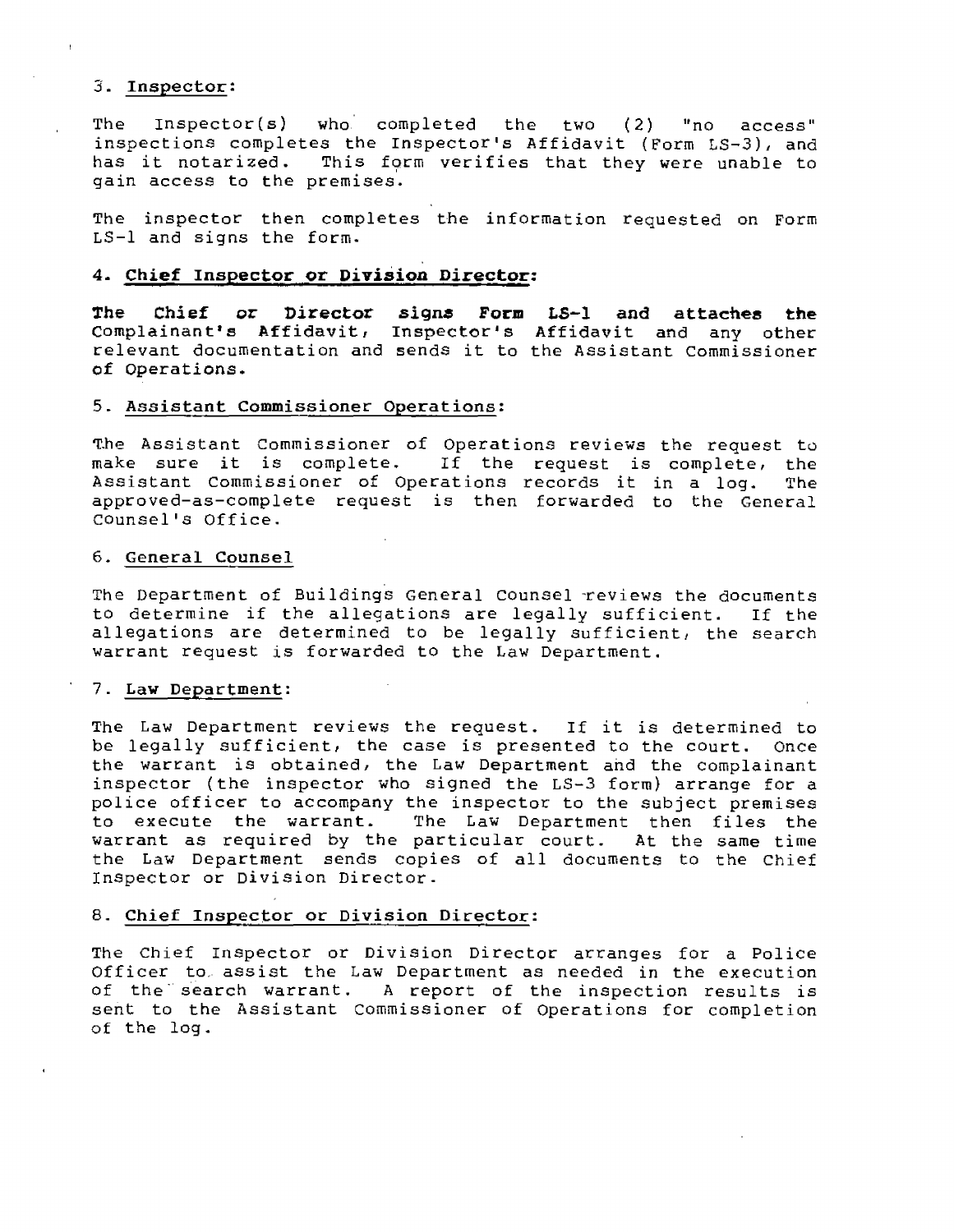# **!pecial Circumstances:**

**If** the Chief Inspector or Division Director believes a search warrant should be obtained even though they do not have a complainant's affidavit, a short justification is written on Form LS-1 (see step # 4) and the form should also be signed by the Borough Superintendent or Executive Chief Inspector.

**BGC:SM:mh**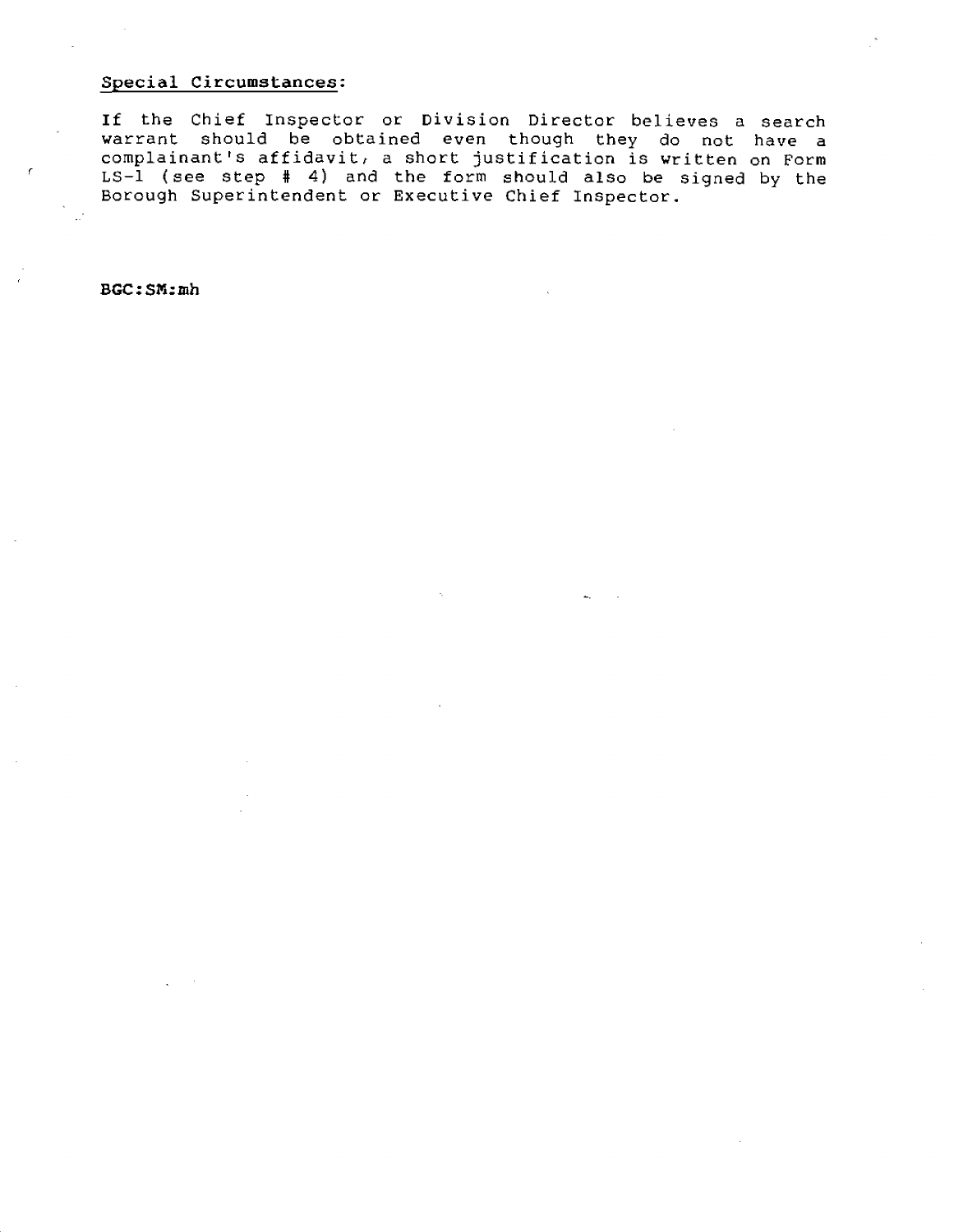| THE CITY OF                                       | TO:                                                                  | <b>General Counsel</b>                |                                                                                                                               |  |
|---------------------------------------------------|----------------------------------------------------------------------|---------------------------------------|-------------------------------------------------------------------------------------------------------------------------------|--|
| <b>NEW YORK</b>                                   | FROM:                                                                | Assistant Commissioner for Operations |                                                                                                                               |  |
| <b>DEPARTMENT OF BUILDINGS</b>                    | DATE:                                                                |                                       | <u> 1980 - Antonio Alemania, presidente de la contexta de la contexta de la contexta de la contexta de la context</u>         |  |
|                                                   | RE:                                                                  |                                       | <b>Request for Administrative Search Warrant</b>                                                                              |  |
|                                                   | Premises Address                                                     |                                       | <u> 2000 - San Amerikaanse kommunister (* 1950), deur de eerste kommunister (* 1950), deur de eerste kommunister</u>          |  |
|                                                   | Borough                                                              |                                       |                                                                                                                               |  |
|                                                   | Police Precinct Number                                               |                                       | t de la composició de la constitución de la constitución de la constitución de la constitución de la constitució              |  |
|                                                   | <b>Complaint</b>                                                     |                                       | .<br>1980 - Paul Barnett, mensional mengentuk kecamaan pengerusaan kecamaan di Selasa September 1990 - Paul Barnet            |  |
|                                                   |                                                                      |                                       |                                                                                                                               |  |
|                                                   | Name of Complainant                                                  |                                       |                                                                                                                               |  |
| Address of Complainant                            |                                                                      |                                       |                                                                                                                               |  |
| Telephone Number of Complainant                   |                                                                      |                                       |                                                                                                                               |  |
| Number of Attempts to Gain Access to the Premises |                                                                      |                                       |                                                                                                                               |  |
|                                                   | Justification                                                        |                                       |                                                                                                                               |  |
|                                                   |                                                                      |                                       |                                                                                                                               |  |
|                                                   |                                                                      |                                       | $\mathbf{z}_\mathrm{max}$                                                                                                     |  |
|                                                   | A signed Affidavit from Inspector is attached                        | □ Yes □ No                            |                                                                                                                               |  |
|                                                   | A signed Affidavit from Complainant is attached                      | □ Yes □ No                            |                                                                                                                               |  |
|                                                   |                                                                      |                                       | - In order to gain access to the premises so as to review the above complaint, an administrative warrant is hereby requested. |  |
| <b>Inspector</b>                                  |                                                                      |                                       | Date                                                                                                                          |  |
|                                                   | Administrative Chief Inspector/Supervising Inspector/Borough Manager |                                       | Date                                                                                                                          |  |
| Borough Superintendent/Director                   |                                                                      |                                       | Date                                                                                                                          |  |
| Assistant Commissioner Operations                 |                                                                      |                                       | Date                                                                                                                          |  |
| gas in the T                                      |                                                                      |                                       |                                                                                                                               |  |

 $\sim 10$ 

Revised 3/ag L81

 $\mathbf{I}$ 

 $\ddot{\phantom{a}}$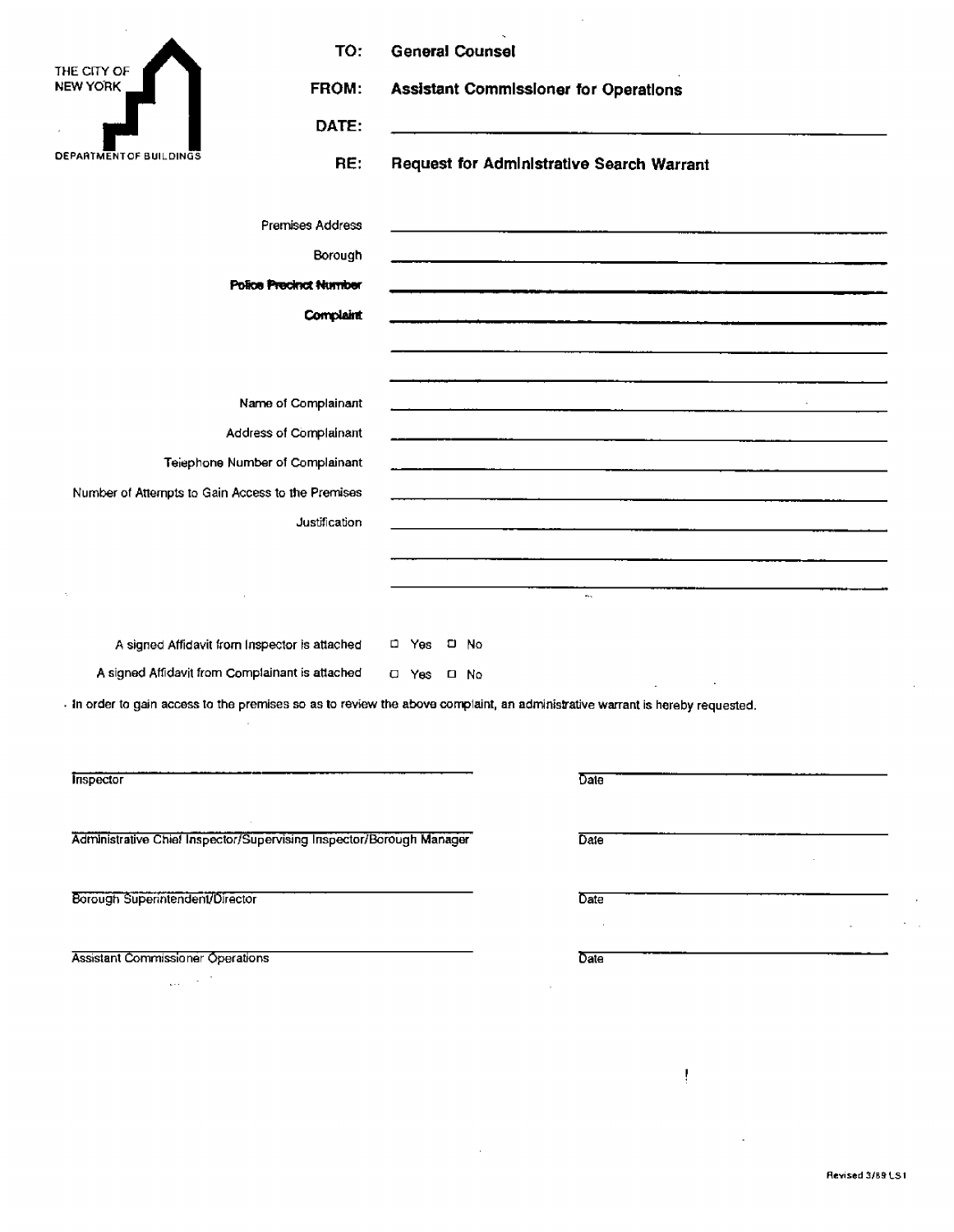### -CRIMINAL COURT OF THE CITY OF NEW YORK

COUNTY OF **COUNTY** OF **COUNTY** OF **COUNTY** OF **COUNTY** OF **COUNTY** OF **COUNTY** OF **COUNTY** OF **COUNTY** OF **COUNTY** OF **COUNTY** OF **COUNTY** OF **COUNTY** OF **COUNTY** OF **COUNTY** OF **COUNTY** OF **COUNTY** OF **COUNTY** OF **COUNTY** 

 $\mathbf{r}$ In the Matter of the Application of **AFFIDAVIT for a Search Warrant to Inspect the Premises known as**  $\bar{z}$ State of New York, County of **EXECUTE:** being duly sworn, deposes and says: 1. **I** am a (chock one) ❑ Resident ❑ Adjacent Owner ❑ Neighbor ❑ Other (explain) of the premises known as \_ 2. I reside at \_\_ 3. I have personally observed the following <u> The Communication of the Communication of the Communication of the Communication of the Communication of the Communication of the Communication of the Communication of the Communication of the Communication of the Commun</u>  $\mathcal{L}_{\mathcal{A}}$ **4. I** have previously complained to the Department of Buildings on (dates)  $\sim 10^{11}$  km  $^{-1}$ 5. I herewith request an inspection of said premises to determine if violations to the New York City Building Code, Zoning Laws and/or Electrical Code, are present. Dated Signature of Complainant  $\mathcal{L}_{\text{max}}$  and  $\mathcal{L}_{\text{max}}$  . The set of  $\mathcal{L}_{\text{max}}$ Social Security Number  $\frac{1}{2\pi}$  (  $\frac{1}{2}$  ,  $\frac{1}{2}$  ). Sworn to before me this day of 1 g

Notary Public/Commisioner of Deeds